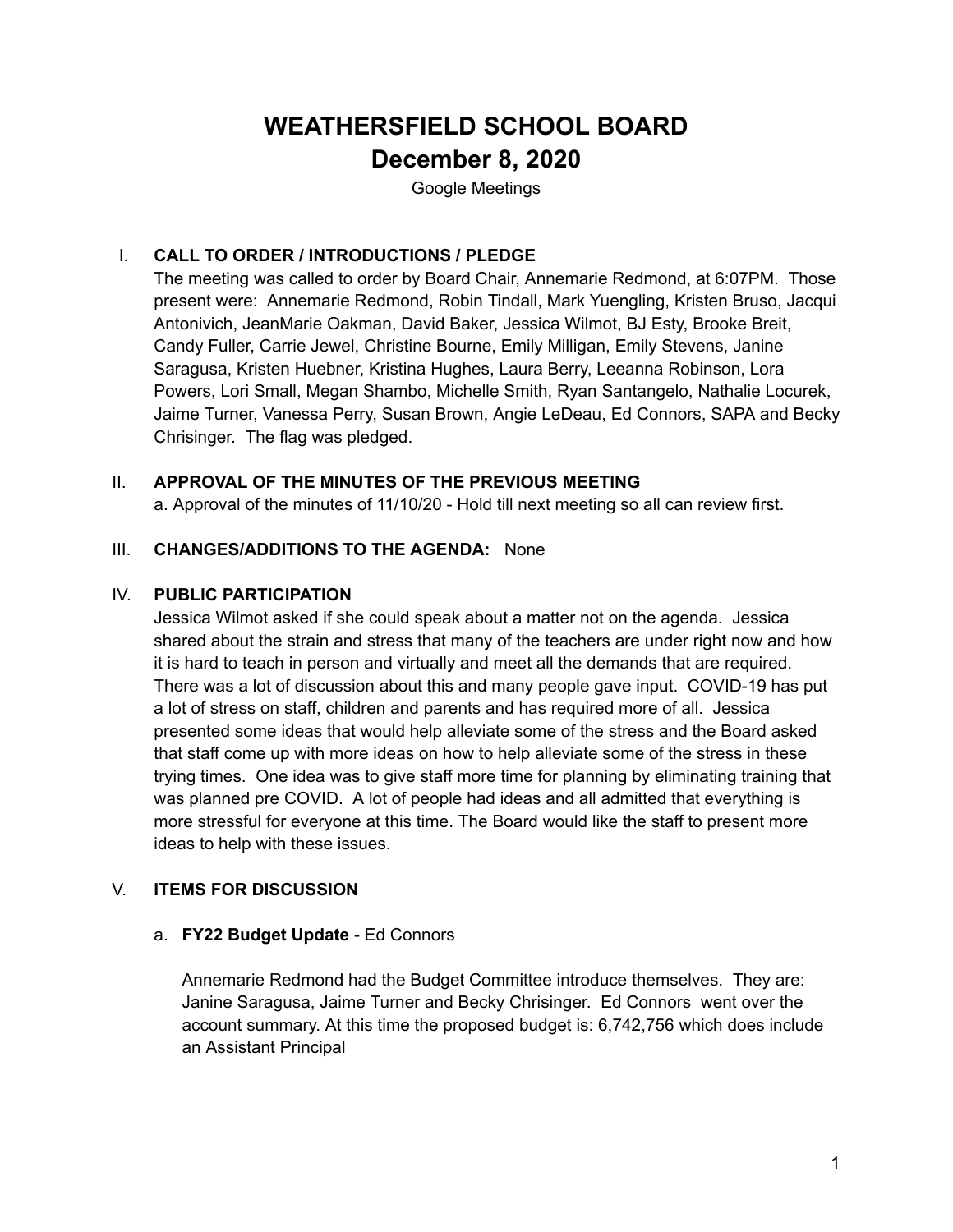There were questions and answers given by Ed about various aspects of the Budget. Kristen Bruso said due to the current economic circumstances due to COVID, she is rethinking her position about the Assistant Principal. JeanMarie's original Budget proposal was up 7% from last year. With \$10,000 for summer school and the Assistant Principal position added in, it brings the proposed Budget up to 9% more than last year's budget. JeanMarie says she believes it is best to cut the Assistant Principal position but advises keeping summer school as many students will need this service which is something we usually have for students.

JeanMarie Oakman and BJ Esty said they made many cuts but some costs are unable to be cut and are non negotiable such as high school tuition, benefits and wages and any other contractual obligations. There was a discussion around tuition and Ed Connors explained how they came up with the amount that is in the budget. Other questions that were asked and answered were:

- > The building operations line is up as a part time employee is being replaced with a full time employee.
- > Guidance is up as the new guidance counselor has more experience than the last one.
- > The poverty rate is reported in the fall.
- > The BAC will meet with Ed Connors, JeanMarie Oakman, BJ Esty and David Baker to discuss the budget further before the next meeting. See Item E below for more about the BAC.

Other timelines were discussed concerning the budget as well as the CLA and other factors that will determine the tax rate.

#### b. **Hicks Nichols Committee**

Diana Stillston has agreed to serve on this committee representing a staff member but we need one more staff member to be on this committee. Tara Smith has agreed to be on this committee. See Items for Action A for approval of Tara Smith.

#### c. **Athletics/Sports Update - COVID-19**

All athletics are on hold per the governor till at least the new year.

#### d. **COVID-19 Update**

There are health checks every morning. The teachers are doing an excellent job of keeping the students safe throughout the day. This is very taxing for all staff as it is a stressful time and environment we are in. The parents have been excellent with all the extra precautions due to COVID. Will see what happens with the governor's update on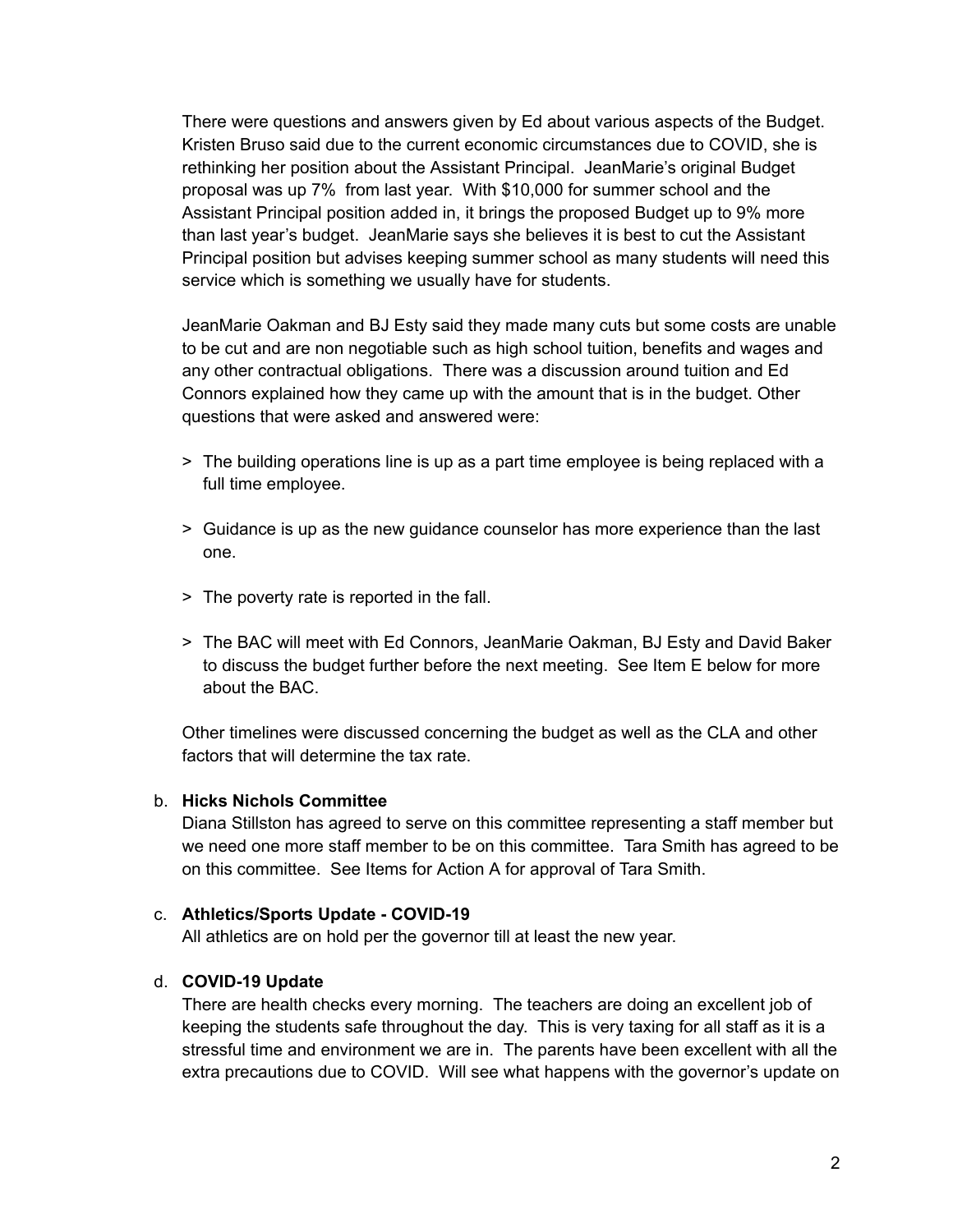Friday. David Baker hopes to have something to report to the SU Board in early January.

## e. **BAC Members**

Becky Chrisinger - community member

Jaime Turner - parent of first grade student and has an accounting background Janine Saragusa - parent of two students in the school and has worked as a school psychologist for years. See Items for Action B for approval of the BAC

## f. **New Member(s) of Board - Board Approval**

Robin Tindall announced that she is resigning from the Board as her family is moving to Woodstock so she will no longer be a resident of Weathersfield. Robin talked about continuing to make virtual learning a viable solution in these hard times. See Items for Action C for the acceptance of Robin's resignation from the Board.

Annemarie Redmond said that Jacqui Antonivich who is a former School Board Member has agreed to serve on the Board once again. The Board is happy to welcome Jacqui back to serve and she has agreed to serve Robin Tindall's slot as it is for three years. Sean Whalen's open position is for one year. David Baker reminded everyone that the person who is appointed will still need to run for the position in March. See Items for Action D for the approval of Jacqui Antonivich as a Board Member.

## g. **Pavilion Update**

The pavilion is completed. The faculty and staff would like to thank the School Board, the Hicks Nichols Committee, the anonymous donor, Nick Stantra and Lora Powers and Leanna Robinson for the vision for, funds and hard work to complete this pavilion. The total cost was \$23,500 and this pavilion will be a great resource for the school.

## h. **Principal Search Committee Update**

The Committee has over twenty people so it is going to have an Executive Board Chair, Vice Chair and Secretary. So far we have over 30 applicants for this position. This committee is meeting tomorrow night. The Committee will most likely interview 8-10 semi finalists and the School Board will interview 3-4 finalists.

## VI. **PRINCIPAL REPORT** JeanMarie Oakman

JeanMarie Oakman was ill and out of school for a while but felt surrounded by the whole community and administrative team. She received a lot of love and care from a distance including her yard being decorated to cheer her up. JeanMarie is very grateful for all the support that wrapped her from a distance.

The students who have been totally remote students have been offered to return at the end of January.